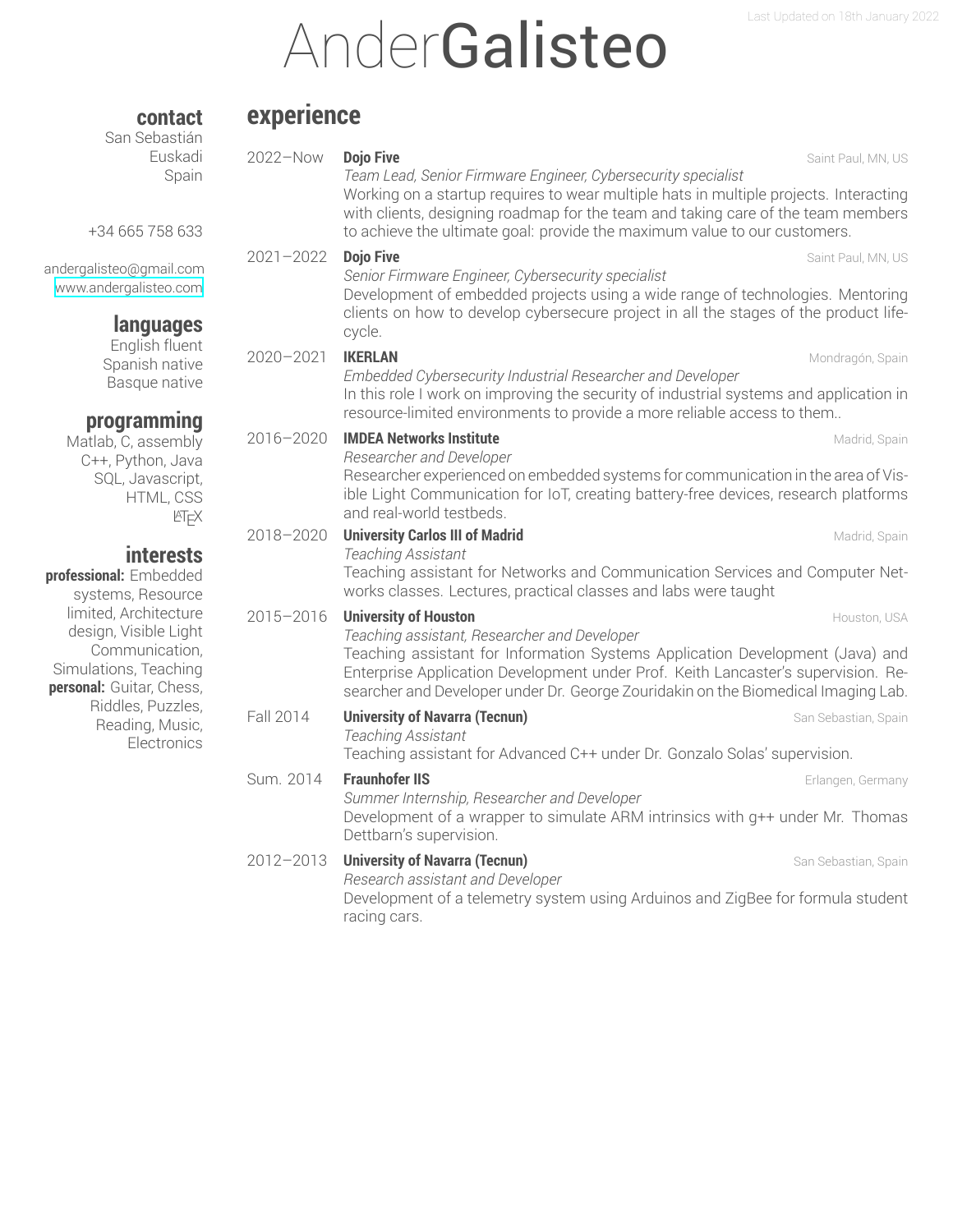#### **education**

| $2021 - Now$  | <b>Public and Social Impact program</b>                               | Fundacia                                      |
|---------------|-----------------------------------------------------------------------|-----------------------------------------------|
| $2021 - Now$  | <b>Master in Public and Social Leadership</b>                         | <b>UNIR</b>                                   |
| $2021 - Now$  | Al specialist                                                         | TheEgg                                        |
| $2021 - 2022$ | Master of Business Administration - MBA, top 10% of class             | <b>Quantic School of Business</b>             |
|               | 2016-2020 Ph.D. in Telematics Engineering                             | University Carlos III Madrid & IMDEA Networks |
|               | Fall 2018/19 Ph.D. intership in the Information Technology department | Uppsala University                            |
|               | 2015-2016 M.Sc. in Eng. Tech. Network Communication track             | University of Houston                         |
|               | 2014-2016 M.Sc. in Telecommunication Engineering                      | University of Navarra (Tecnun)                |
| $2010 - 2014$ | <b>B.Eng.</b> in Telecommunication System Engineering                 | University of Navarra (Tecnun)                |

# **projects**

| 2016-2020 | <b>Ph.D. Thesis Title:</b> VLC Networks for IoT and its Applications                                                               | <b>IMDEA Networks</b> |
|-----------|------------------------------------------------------------------------------------------------------------------------------------|-----------------------|
| 2016-2020 | Main developer of: OPENVLC platform                                                                                                | <b>IMDEA Networks</b> |
| 2016      | <b>Master Thesis:</b> Preprocessing tools for a currently existing automated melanoma de-<br>tection algorithm improvement         | University of Houston |
| 2014      | Senior Project: A Modular and User-Friendly Platform for Acquiring GNSS Raw Data<br>and Comparing Different Positioning Algorithms | University of Navarra |

#### **awards**

| 2021      | <b>Nova List</b><br>Nova Talent<br>Awarded to young professionals under 35 who will shape the future of Spain.                                                        |
|-----------|-----------------------------------------------------------------------------------------------------------------------------------------------------------------------|
| 2019      | <b>MobiHoc Student Travel Grant</b><br>U.S. National Science Foundation and SIGCOMM<br>Awarded to selected students to co-fund attendance costs of MobiHoc conference |
| 2017      | <b>CoNEXT Student Travel Grant</b><br>U.S. National Science Foundation and SIGCOMM<br>Awarded to selected students to co-fund attendance costs of CoNEXT conference   |
| 2016      | <b>Doctorate at Spanish Universities fellowship</b><br>La Caixa<br>Selected with other 19 students over 400+ candidates                                               |
| 2016      | <b>Altuning Pro award</b><br>Altuning (foundation) and Kutxa (bank)<br>One of the four winners with the most innovative ideas for Gipuzkoa                            |
| 2016      | <b>COT Graduate Research day</b><br>University of Houston<br>2nd place winner in poster presentation category                                                         |
| Fall 2015 | <b>GRaSP</b><br>University of Houston<br>Selected to the annual Graduate Research and Scholarship Projects presentation                                               |
| 2015      | Caja Rural de Navarrra Fellowship<br>Caja Rural de Navarra (bank)<br>Scholarship given to the best candidates doing a thesis abroad. Total of 50 given                |
| 2014      | <b>UNAV Award for Academic Excellence</b><br>UNAV (university)<br>Awards outstanding academic and professional performance. Total of 3 given                          |
| 2014      | <b>Kutxabank Award for Academic Excellence</b><br>Kutxa (bank)<br>Award given to the student with the best academic record in each major that year                    |
| 2014      | Universidad de Navarra Scholarship<br>Santander (bank)<br>Scholarship given to the best candidate on the Telecommunication Engineering Mas-<br>ter                    |

# **publications**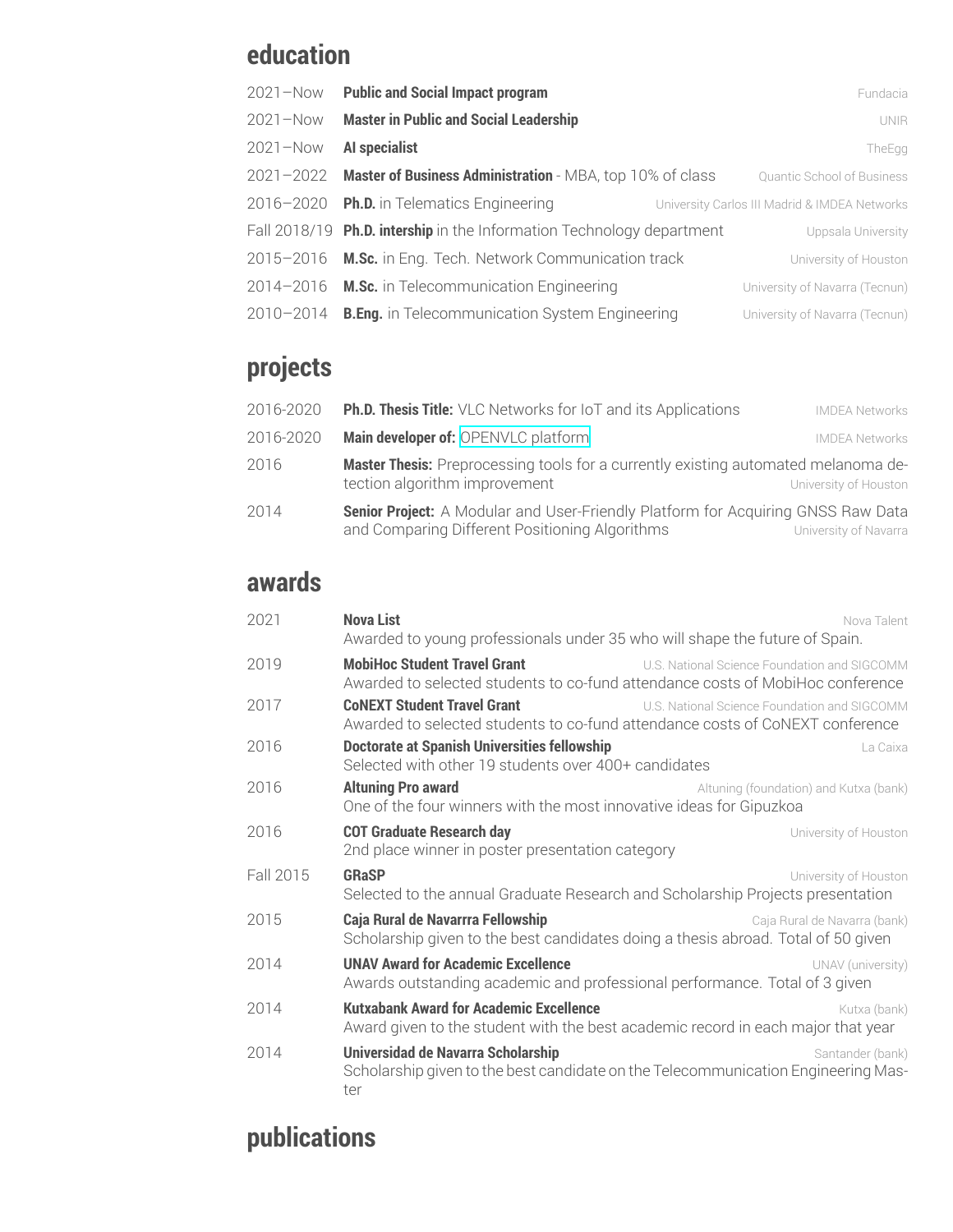| Sep. 2020        | Short paper<br>Mobicom Conference<br>(), GALISTEO, Ander et al. Non-linearity of LEDs for VLC IoT applications                                                           |
|------------------|--------------------------------------------------------------------------------------------------------------------------------------------------------------------------|
| <b>June 2020</b> | Long paper<br>Mobisys Conference<br>GALISTEO, Ander et al. Two to Tango: Hybrid Light and Backscatter Networks for Next Billion<br><b>Devices</b>                        |
| June 2020        | Long paper<br><b>SECON Conference</b><br>GALISTEO, Ander et al. Filtering Visible Light Reflections with a Single-Pixel Photodetector                                    |
| Feb. 2020        | Long paper<br>Transactions on Networking (ToN)<br>Bayens, Jona () GALISTEO, Ander et al. A Cell-free Networking System with Visible Light                                |
| <b>July 2019</b> | Demo<br>Mobihoc Conference<br>GALISTEO, Ander et al. Video Transmission Using Low-Cost Visible Light Communication                                                       |
| April 2019       | World Forum-IOT Conference<br>Long paper<br>GALISTEO, Ander et al. Research in Visible Light Communication Systems with OpenVLC1.3                                       |
| Dec. 2018        | Long paper<br>CoNEXT Conference<br>Bayens, Jona, GALISTEO, Ander et al. DenseVLC: A Cell-Free Massive MIMO System with<br><b>Distributed LEDs</b>                        |
| Feb. 2018        | Short paper<br><b>WONS Conference</b><br>GALISTEO, Ander, et al. OpenVLC1.2: Achieving Higher Throughput in Low-End Visible Light<br><b>Communication Networks.</b>      |
| Dec. 2017        | Long paper<br>CoNEXT Conference<br>GALISTEO, Ander, et al. Follow that Light: Leveraging LEDs for Relative Two-Dimensional<br><b>Localization.</b>                       |
| Oct. 2017        | Demo<br>Proceedings of the 4th ACM Workshop on Visible Light Communication Systems<br>GALISTEO, Ander, et al. OpenVLC1. 2 for Increased Data Rate with Embedded Systems. |

# **dissemination**

| Spring 2020 | <b>3 dissemination Articles</b><br>Mathematical analysis of Covid-19 for the general public | Agencia SINC                  |
|-------------|---------------------------------------------------------------------------------------------|-------------------------------|
| April 2020  | <b>Appearance in TV</b><br>Consultation as an expert regarding the Covid-19                 | RTVE and EITB                 |
| Mar. 2019   | <b>Aula Ciencia</b><br>Scientific demo for young students                                   | Aula ciencia Madrid           |
| Mar. 2019   | <b>Science Corner</b><br>Dissemination talk for the general public                          | Aula ciencia Madrid           |
| Sep. 2018   | Elhuyar aldizkaria<br>Dissemination article about the blockchain in Elhuyar (in basque)     | Elhuyar                       |
| Oct. 2018   | Naukas divulgación web<br>Dissemination article about the blockchain in Naukas (in spanish) | Naukas                        |
| Oct. 2018   | Ciencia en acción<br>Stand in Ciencia en Acción with a demo for young students              | Villadecans                   |
| Mar. 2018   | <b>Aula Planeta Ciencia</b><br>Demo in AULA Planeta Ciencia in Madrid                       | Madrid                        |
| Nov. 2017   | <b>Invited talks</b><br>Sciencific dissemination talk for the general public                | Week of the science of Madrid |
|             | March. 2017 Seminario Junior<br>Sciencific dissemination talk for the general public        | UC3M                          |